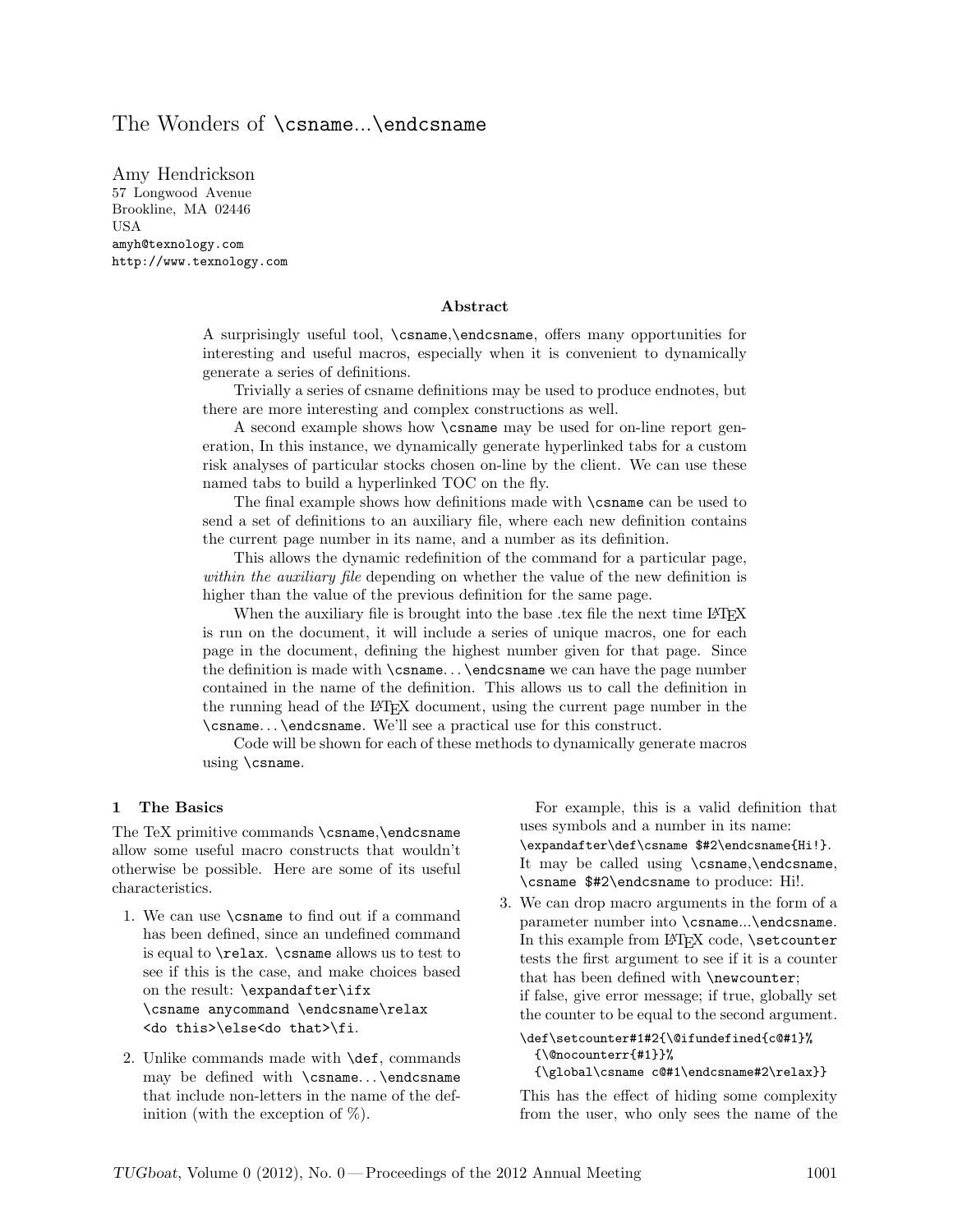counter and the number to which the counter is set, i.e., \setcounter{page}{21}.

4. Here's where things get interesting. We can expand commands within a definition name made with \csname... \endcsname. This opens up many complex possibilities. For a set of possibilities, we can include a counter in the name of a new definition: \expandafter\def

### \csname apple\the\applenum\endcsname{}

In this article we'll see a number of ways we can use \csname. . . \endcsname with counters.

### 1.1 Dynamic Macro Building

We can use a counter within \csname... \endcsname to make a series of macros, a new one every time the counter is advanced. We do this by including a definition, made with \csname. . . \endcsname with a counter in its name, within the body of another definition. The outer definition advances a counter every time it is used, producing a new and unique macro every time it is called.

Using our previous example: \expandafter \def\csname apple\the\applenum\endcsname we can make a command that will make more commands in this way:

\newcount\applenum

```
\def\applename#1{\global\advance\applenum by1
\expandafter\def\csname apple\the\applenum
\endcsname{#1}}
```
Now we can access the newly made inner csname macro by using a loop, which advances a counter in each iteration, and calls the csname macro using a counter in the body of its name.

Here we call the newly made csname macros with a loop that advances a counter. This example tests to see if the command is defined, and if true, gives it a number with \the\loopnum and calls the command; else, ends the loop.

```
\newcount\loopnum
\loopnum=1
\loop\expandafter\ifx
\csname apple\the\loopnum\endcsname\relax
\else \the\loopnum.
\csname apple\the\loopnum\endcsname
\global\advance\loopnum by 1
\repeat
Used:
\applename{Macintosh}\applename{Gala}
Results:
```

```
1. Macintosh
```

```
2. Gala
```
This tool has surprisingly many uses. For our first real world example: making endnotes.

## 2 Endnotes Example

In this example we want to change the definition of footnote so that it produces endnotes rather than footnotes. We do this by making an endnote definition that makes a new macro every time it is used.

We start by making a new counter to be used by our endnotes, \endnum. In the \endnote macro we advance the \endnum counter, then raise and print the number in the text for our endnote number.

Next we make a construction with \csname that builds a new definition, using the current state of the \endnum counter. This new definition will save the text of the endnote.

\newcount\endnum

```
\def\endnote#1{\global\advance\endnum by 1
$^{\the\endnum}$%
\gamma%% Here we make the new definition using
%% \the\endnum in the definition name so that
%% each new definition is unique:
%%
\long\expandafter
\def\csname endnote\the\endnum\endcsname{%
\small\leftskip=12pt\relax\parindent=-12pt
\indent\hbox to12pt{\the\loopnum.\hfill}
\frac{2}{3}%% Here we save the text of the endnote:
#1
\strut\vskip2pt}}
```
Now we set footnote to be equal to endnote, so every time \footnote is used, the command actually called is \endnote: \let\footnote\endnote

To print the endnotes, we make a loop that advances a counter with every iteration. That counter is used within the name of the definition made with \csname. . . \endcsname. The loop continues until it comes to an undefined endnote, thus cycling through every defined endnote.

```
\newcount\loopnum
\def\printendnotes{\global\loopnum=1
\frac{2}{3}%% Test to see if any end notes have been
%% defined; If so, provide the title and
%% start loop; if not, do nothing.
\frac{9}{2}\expandafter\ifx
\csname endnote\the\loopnum\endcsname\relax
            \else
\subsection*{Endnotes}\everypar{}
\vskip6pt
\small\leftskip=12pt
```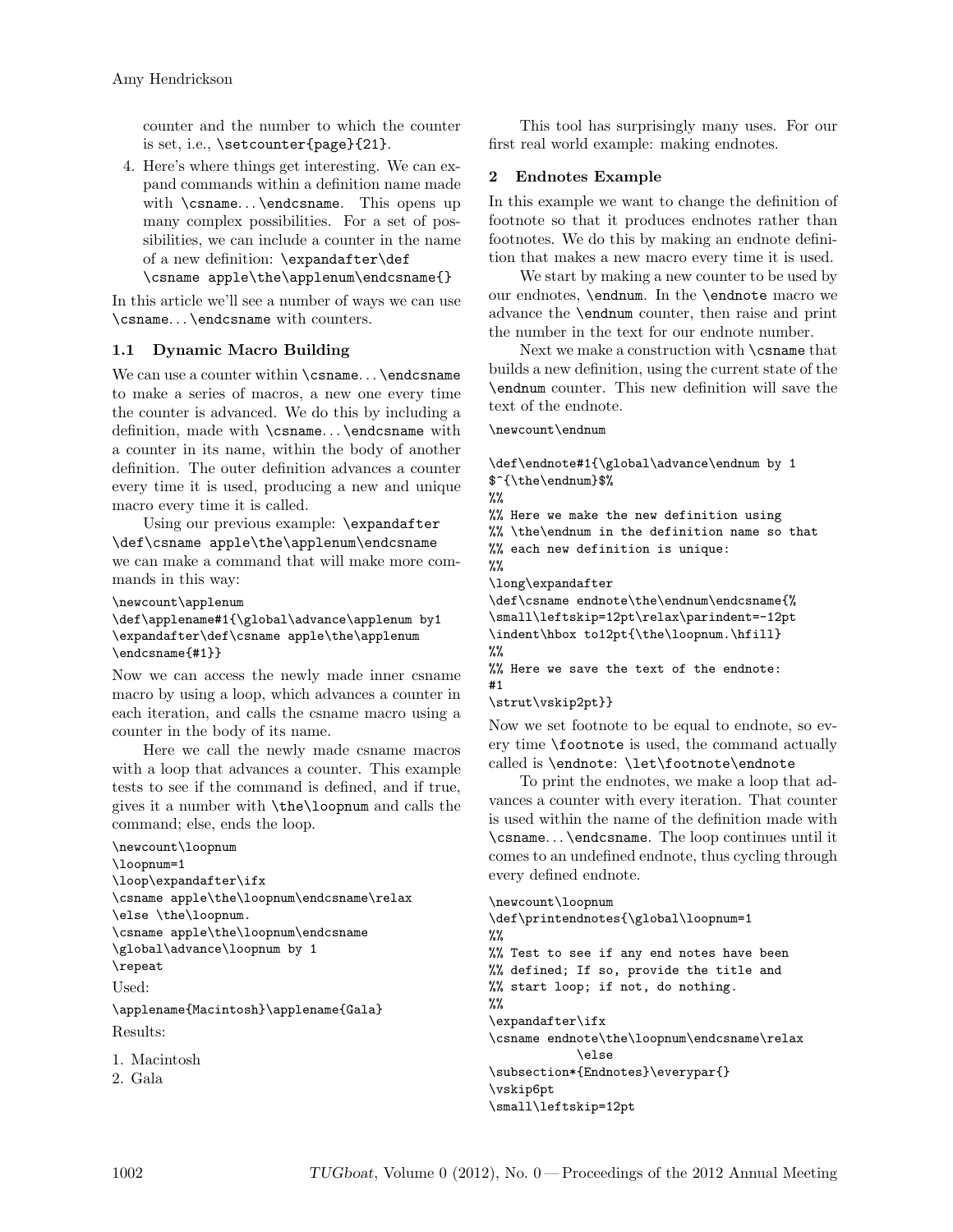''A day of dappled seaborne clouds.% \footnote{Quotation from James Joyce's 'Portrait of the Artist as a Young Man'} The phrase and the day and the scene harmonised in a chord. Words. Was it their colours? He allowed them to glow and fade, hue after hue: sunrise gold, the russet and green of apple orchards, azure of waves, the greyfringed fleece of clouds.\footnote{The Bloomsday celebration in Dublin this year features a concert of compositions honoring Joyce.}

#### \printendnotes

"A day of dappled seaborne clouds.<sup>1</sup> The phrase and the day and the scene harmonised in a chord. Words. Was it their colours? He allowed them to glow and fade, hue after hue: sunrise gold, the russet and green of apple orchards, azure of waves, the greyfringed fleece of clouds.<sup>2</sup>

#### Endnotes

- 1. Quotation from James Joyce's 'Portrait of the Artist as a Young Man'
- 2. The Bloomsday celebration in Dublin this year features a concert of compositions honoring Joyce.

|  |  |  |  |  | Figure 1: Testing the Endnote Commands |
|--|--|--|--|--|----------------------------------------|
|--|--|--|--|--|----------------------------------------|

```
%% Loop continues until it finds an
%% undefined endnote
\%\loop\expandafter\ifx
\csname endnote\the\loopnum\endcsname\relax
                  \else
%% Print endnote
\csname endnote\the\loopnum\endcsname
\vskip2pt
\%%% Reset: redefine current endnote to \relax
%% preventing this definition from being
%% used the next time \printendnotes is called.
\%\global\expandafter
\let\csname endnote\the\loopnum\endcsname\relax
\frac{9}{2}\global\advance\loopnum by 1
\repeat
\eta%% \fi ends test at beginning of this macro
%% to see if any endnotes have been defined.
}
```
#### 3 Example: On-line Report Generation

A somewhat similar construction may be used to make hyperlinked tabs for on-line report generation.

This set of macros is used to automate the naming of hypertargets so that we can hyperlink to them on the first page of the report, using a csname construction and a loop, and using Tikz for making the hyperlinked tab.

The name and number of companies analyzed is determined by the client who submits a request online. Each company's analysis will start on a titled new page. Part of the definition for the title of the report includes this command: \maketab{#1}

\maketab takes a stock symbol as its argument, and generates a hypertarget so that we can link to it from the beginning of the report, in the equivalent of the table of contents page, using the same \codenum counter. Then it makes a new definition with \csname and the \codename counter in its name, with the stock symbol as its definition, and sends it to the .aux file.

```
\def\maketab#1{\global\advance\codenum by 1
\hypertarget{link\the\codenum}{}
\immediate\write\@auxout{\string\expandafter%
\string\gdef\string\csname\space
tab\the\codenum\string\endcsname{#1}}}
```
Once we have this in place we can use our loop construction for the first, and possibly continuing, pages to build the hyperlinked tabs. **\gettabs** uses a loop to call the individual tabs, as long as there is one defined. This can continue over a number of pages if necessary.

```
\begin{multicols}{5}
\loopnum=1\gettabs
\end{multicols}
```
As you can see, \gettabs is where the work is done. Here is how it is defined.

```
\def\gettabs{\loop
\expandafter\ifx
\csname tab\the\loopnum\endcsname\relax
            \else
\vskip6pt\hbox to 1in{%
%%
%% \hyperlink takes two arguments;
%% the first the name of the hypertarget,
%% and the second, the text that will link
%% to the hypertarget when clicked:
\hyperlink{link\the\loopnum}
{\plaintab{\csname tab\the\loopnum\endcsname}
\hskip12pt}
\hfill}%% <== end \hbox started above
\global\advance\loopnum by 1
            \repeat}
```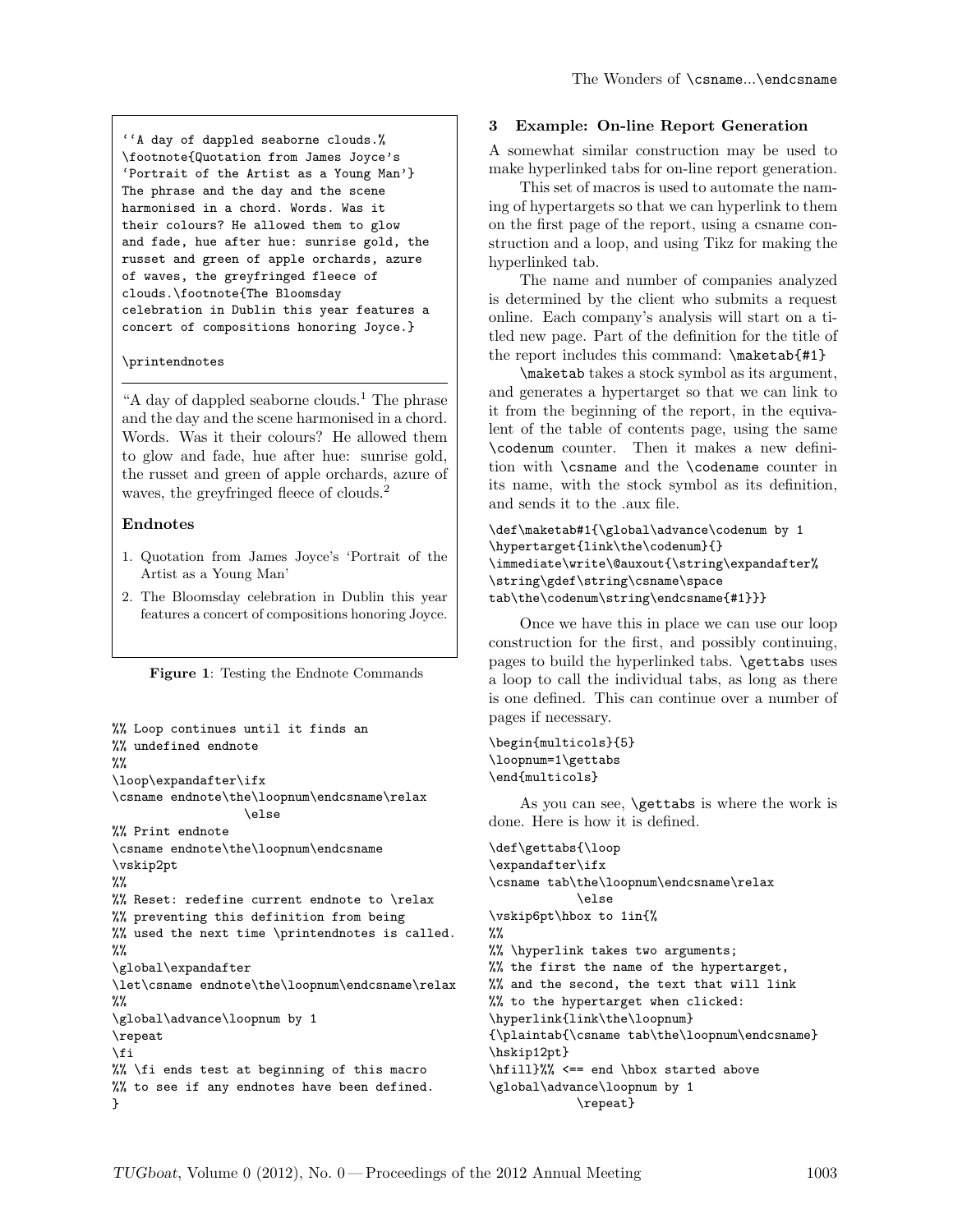If you are interested in how to make the tab with Tikz, here is the code:

```
\definecolor{dkblue}{cmyk}{.9,.53, .32, .2}
\def\plaintab#1{%
\hbox{\normalsize\sf
\begin{tikzpicture}
[rounded corners=3pt, inner sep=3pt]%
   \node[rectangle,fill=dkblue]
{\Large\sf\color{white}
\vrule depth 3pt width 0pt height 15pt \relax
#1};
#1f;<br>\end{tikzpicture}}}
```

| <b>Portfolio Analysis and Modeling</b> |             |                                       |             |             |  |  |  |  |  |
|----------------------------------------|-------------|---------------------------------------|-------------|-------------|--|--|--|--|--|
|                                        |             |                                       |             |             |  |  |  |  |  |
| Click on Tab to go to Analysis         |             |                                       |             |             |  |  |  |  |  |
| AAPL                                   | <b>SLW</b>  | <b>NEM</b>                            | <b>NVDA</b> | CSCO        |  |  |  |  |  |
| <b>XOM</b>                             | <b>HON</b>  | XRT                                   | KGC         | <b>ORCL</b> |  |  |  |  |  |
| <b>FCX</b>                             | <b>TZA</b>  | <b>GDXJ</b>                           | <b>BBY</b>  | <b>XLK</b>  |  |  |  |  |  |
| <b>PFE</b>                             | <b>DELL</b> | EUO                                   | JNJ         | <b>RIMM</b> |  |  |  |  |  |
| MSFT                                   | GM          | <b>HPQ</b>                            | <b>XLE</b>  | CAT         |  |  |  |  |  |
| $\lceil$ QQQ                           | <b>NDX</b>  | <b>DJX</b>                            | <b>MU</b>   | <b>XLI</b>  |  |  |  |  |  |
| GRMN                                   | ETFC        | $ \mathsf{T} $                        | CMCSA       | <b>HAL</b>  |  |  |  |  |  |
| <b>CSCO</b>                            | QCOM        | TLT                                   | <b>AUY</b>  | <b>SLW</b>  |  |  |  |  |  |
| ORCL                                   | MMR         | <b>NFLX</b>                           | XOM         | <b>HON</b>  |  |  |  |  |  |
| <b>XLK</b>                             | <b>BP</b>   | <b>WFC</b>                            | <b>FCX</b>  | <b>TZA</b>  |  |  |  |  |  |
| <b>RIMM</b>                            | GOOG        | POT                                   | <b>PFE</b>  | <b>DELL</b> |  |  |  |  |  |
| CAT                                    | <b>BIDU</b> | USO <sup>1</sup>                      | <b>MSFT</b> | <b>GM</b>   |  |  |  |  |  |
| XLI                                    | GS          | <b>DIA</b>                            | QQQ         | <b>NDX</b>  |  |  |  |  |  |
| <b>HAL</b>                             | <b>AMZN</b> | GG                                    | <b>GRMN</b> | <b>ETFC</b> |  |  |  |  |  |
|                                        |             | <b>Symbols Continued on Next Page</b> |             |             |  |  |  |  |  |

Figure 2: One form of automated online report generation, this is a draft version of customized financial report. Each symbol automatically generated and is hyperlinked to the appropriate page of the report. The company analyzed depends on input from the client; the symbols and their linking is done through macros utilizing csname.

### 4 Example: Redefinition of macro within the auxiliary file

Our final example shows a technique that might be used to solve various problems. In this case, we are using \csname to determine the highest level of security classification on a particular page, so that we can print the highest level on the top and bottom of the page (Unclassified, Classified, Secret and

Top Secret). Every paragraph on the page will be marked with one of these classification levels, in any order. Figures and tables and their captions will be marked as well.

This problem is difficult because we don't know initially the page number where each paragraph, table or figure, will appear. In addition we don't have a way of determining which is the highest level for any particular page.

There are many more complications to this general problem. For instance, how do we pass information on the level of a paragraph that has broken over pages, so that the part of the paragraph on the second page will contribute to the calculation of the highest level on the second page? For the sake of brevity, let's consider only the general mechanism here.

### The solution

The solution comes from our convenient tool, \csname, and its ability to use a counter in its name to make a series of unique definitions.

To this we add the innovation of making further definitions in the auxiliary file using a conditional to determine whether the current classification number is the highest for the current page number. Only if it is the highest number will the pagenumber and the classification level be defined so that the information can later be accessed to be used in the running head and foot for that particular page.

### 4.1 Setting up

We use a \write for every instance where a classifiction level is written in the text with the command \secmark. \write is only activated after the page is made up, so we are sure that we will be using the correct page number when we send the information to the auxiliary file.

Since we will have many \write commands in the .tex document, we will write to a new auxiliary file, **\**jobname.lev instead of using standard LATEX auxiliary file, \jobname.aux. We name the new write: \newwrite\collect

However, we won't open the new auxiliary file in the body of the .cls file, since we need to input the current version of \jobname.lev and access the commands found in it before opening a new file.

To do this we can redefine \document so that when \begin{document} is used it will input the current \jobname.lev and only then open the new \jobname.lev to be populated with \csname commands produced in the next LAT<sub>F</sub>X run.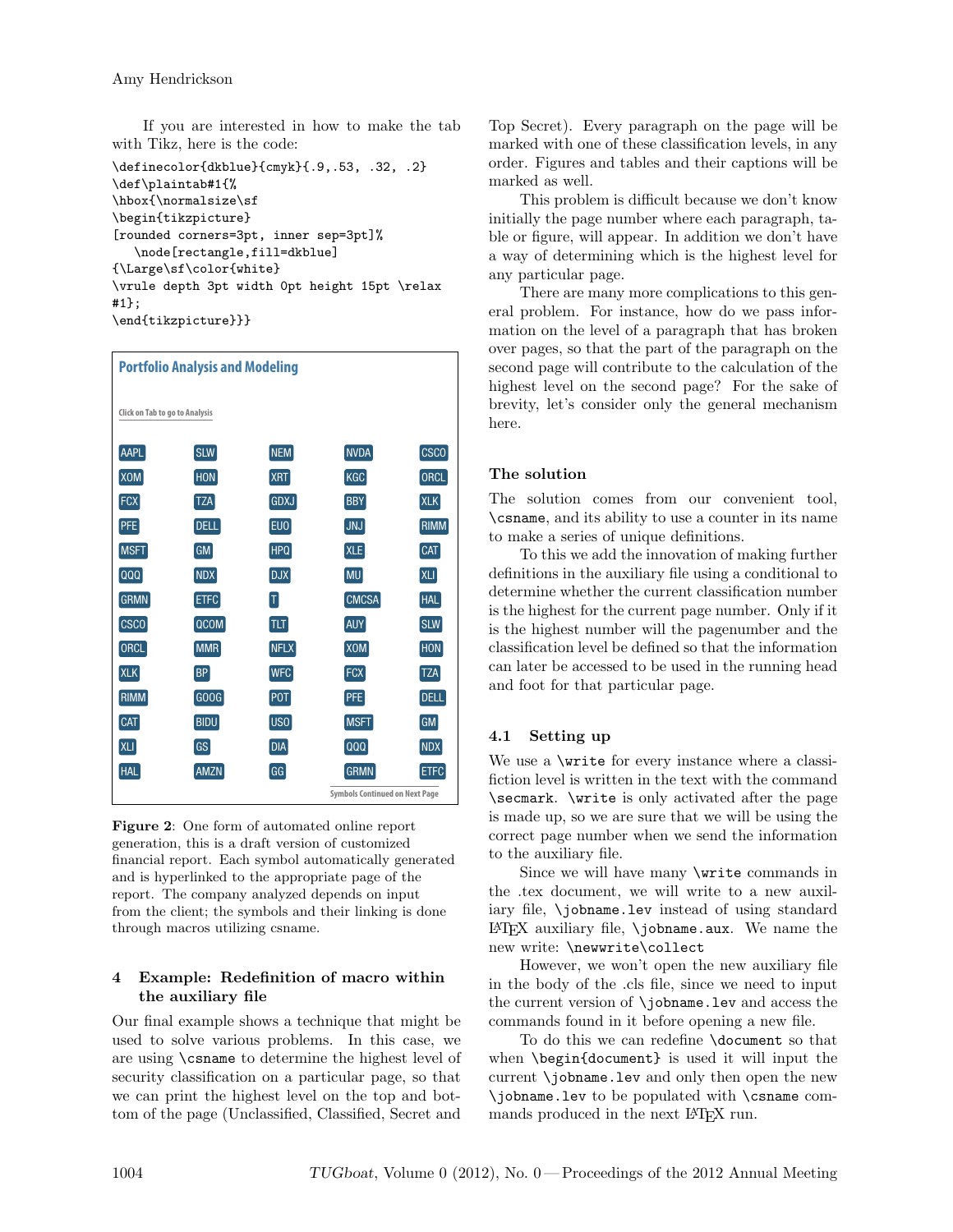We can do this by saving the current version of \document, and then redefine it to use its original definition, plus inputting our auxiliary file, and opening the new file:

\let\savedocument\document

```
\def\document{\savedocument
%% We temporarily open \jobname.lev:
  \openin\@inputcheck\jobname.lev %
%% if end of file=\@inputcheck, no file exists
 \ifeof\@inputcheck
%% if no file let users know they must
%% run LaTeX again:
  \typeout{^^J^^J
  !! Please run LaTeX again to get
 correct classification levels^^J^^J}
\else
%% Since we know now that there Is a file
%% called \jobname.lev we input it and
we get the information from the last
%% LaTeX run:
\input \jobname.lev
\fi
%% And Now we can open the file where info
%% from the current LaTeX run can be saved:
\immediate\openout\collect=\jobname.lev
...
```
#### 4.2 The counter to be used

The next item we need is a counter to use when defining our \csname commands. Since we want a command that has the current page number in its name, we would be tempted to use the LATEX page counter, \c@page.

However, in the case where the beginning of the document is in roman, and the body of the document is in arabic, we have the unfortunate result of having multiple pages with the same page number.

So instead, we make a new counter, and call it \superpage: \newcount\superpage.

We can use **\shipout** to advance this counter. (\shipout is the TEX primitive that is called every time a page is completed.) This gives us a number that is continuous through the document.

\shipout will be used to print the classification term on the top and bottom of the page. We use \shipout to generalize this solution, so that this system will work independently of any page style, and its headers and footers.

Now we can add this redefinition of shipout to our redefinition of \document. If the hyperref.sty package has been used, we need to access \shipout through the \AtBeginShipout command, so we test to see if that command is available. If it is not defined, we redefine \shipout directly. However, if \AtBeginShipout is defined, we know that hyperref.sty has been used, and we use \AtBeginShipout to advance the counter and call the classification commands to print the classification level at the top and bottom of the page.

```
\newwrite\collect
\newcount\superpage
\let\savedocument\document
\def\document{\savedocument
  \openin\@inputcheck\jobname.lev %
  \ifeof\@inputcheck
\typeout{^^J^^J
!! Please run LaTeX again to get
correct classification levels^^J^^J}
\else
\input \jobname.lev
\fi
\immediate\openout\collect=\jobname.lev
\frac{9}{2}%% Now test to see if \usepackage{hyperref}
%% has been used:
  \expandafter\ifx
\csname AtBeginShipout\endcsname\relax
%%
%% If hyperref has not been used do this:
\%\let\saveshipout\shipout
\long\def\shipout\vbox##1{\saveshipout
\vbox{\global\advance\superpage by 1
\vbox to0pt{\vss\topofpage\vskip36pt}
##1\vbox to0pt{\vskip6pt\bottomofpage\vss}
}}
            \else
%% hyperref is used, so we use \AtBeginShipout
%%
\AtBeginShipout{
\setbox\AtBeginShipoutBox=
\vbox{%% Counter advanced
\global\advance\superpage by 1
%% At top of page:
\vbox to0pt{\vss
\centerline{\classfont\makeclassification}
\vskip12pt}
%% Contents of typeset page:
\box\AtBeginShipoutBox
%% At bottom of page:
\vbox to0pt{%
\centerline{\classfont\makeclassification}
\{vss\}}}
%% Hyperref error prevention, avoids
%% confusion when secmark is used in a section
%% head and will be be found in a bookmark:
\pdfstringdefDisableCommands{%
\let\uppercase\relax
\let\secmark\secmarkletter}
   \fi} %% end test to see if hyperref is used.
```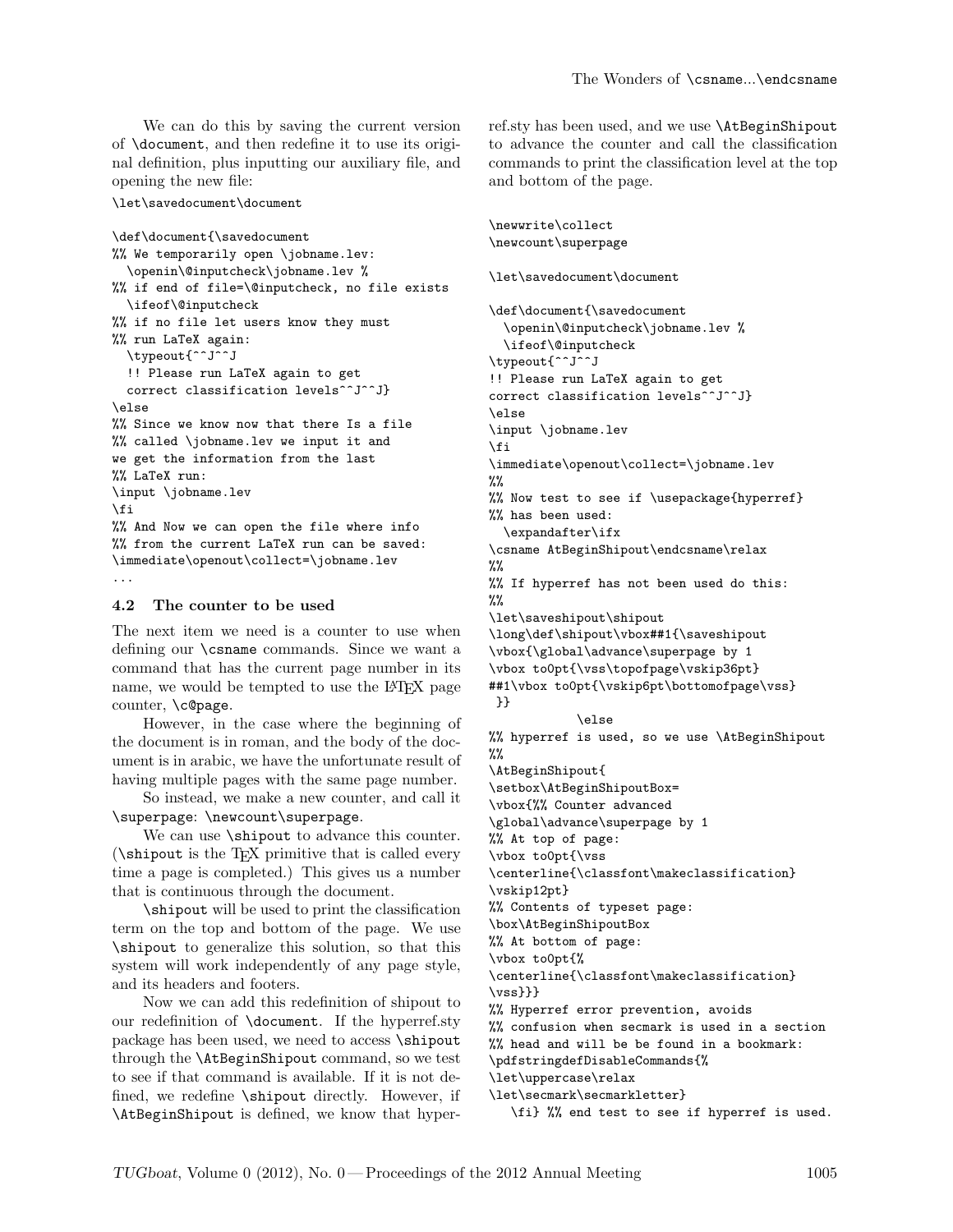# 4.3 Doing the Writes, the Neat Part!

The **\secmark** macro works by sending a definition for the classification level on a particular page to \jobname.lev file, using a \write associating the page number with the level given. The \write will not be activated until the page is made up, so we are guaranteed to have the correct page number sent to the .lev file. This works as well for figure or table floats, since \write will send out the information to the .lev file only after the page is made up, and the page where the floats will appear is determined.

The \write sends information to the auxiliary file, \jobname.lev, including several conditional tests. The command looks messy and verbose, when the write is made, since we have to stop the expansion of many commands by preceding each one with \string, except for those commands that we want to expand immediately, in this case, the super page number:

```
\write\collect{%% ^^J makes a blank line
%% in the \jobname.lev file so that
%% it is easier to see where each test ends.
\simJ\simJ
\%%
%% First test to see if this definition has
%% already been made; if not, do a gdef (global
%% def is necessary for a definition in an
%% auxiliary file that will be input to another
%% file) using csname and the superpage number
%% to define the highest level on that page;
%% If it has been defined, test to see if
%% previous number is lower than previous
%% definition; if so, redefine.
\%\string\expandafter\string\ifx\string\csname%
\space LevelOnSuperPage\the\superpage
\string\endcsname\string\relax
\string\expandafter\string\gdef\string\csname
\space LevelOnSuperPage\the\superpage
\string\endcsname{#1}
\string\else
\string\ifnum \string\csname\space
LevelOnSuperPage\the\superpage\string\endcsname
\string<
#1
\string\expandafter\string\gdef\string\csname
\space LevelOnSuperPage\the\superpage
\string\endcsname{#1}
\string\fi\string\fi
\simJ}%
```
. . . which makes more sense visually when we see how the code looks by the time it is expanded and appears in the \jobname.lev file. Here, the level sent for page 5 is '2'.

\expandafter\ifx \csname LevelOnSuperPage5\endcsname\relax \expandafter\gdef \csname LevelOnSuperPage5\endcsname{2} \else\ifnum\csname LevelOnSuperPage5\endcsname< 2 \expandafter\gdef% \csname LevelOnSuperPage5\endcsname{2} \fi\fi

This process can be repeated as many times as needed for each page, with only the highest number, determined by each test, being used to define \csname LevelOnSuperPage?\endcsname.

# 4.4 Using the Level Information

As we saw earlier, the  $\iota$  jobname.lev file will be input with \begin{document}. This will bring in a series of definitions, one for each page, that associates a page number with a classification level. We can use this information with every shipout, when the macro \makeclassification will be called at the top and bottom of the page. Here is its definition:

\def\makeclassification{% \vbox{% \baselineskip=12pt %% Is there a definition for this page? \expandafter\ifx \csname LevelOnSuperPage\the\superpage \endcsname\relax %% if not: \centerline{} \else %% if there is a definition: \centerline{% \ChangeNumIntoClassification{% \expandafter\csname LevelOnSuperPage\the\superpage \endcsname}}\vskip3pt\fi}}

\ChangeNumIntoClassification, seen above, uses the definition of \csname LevelOnSuperPage \the\superpage\endcsname as its argument, which will yield a number from 1 to 4. This allows us to use \ifcase to trivially change that number into the classification term:

```
\def\ChangeNumIntoClassification#1{%
\ifcase#1\or Unclassified \or Classified
\or Secret \or Top Secret
\else%
! Please Run LaTeX Again to Get the
Classification Level !
\{f_i\}
```